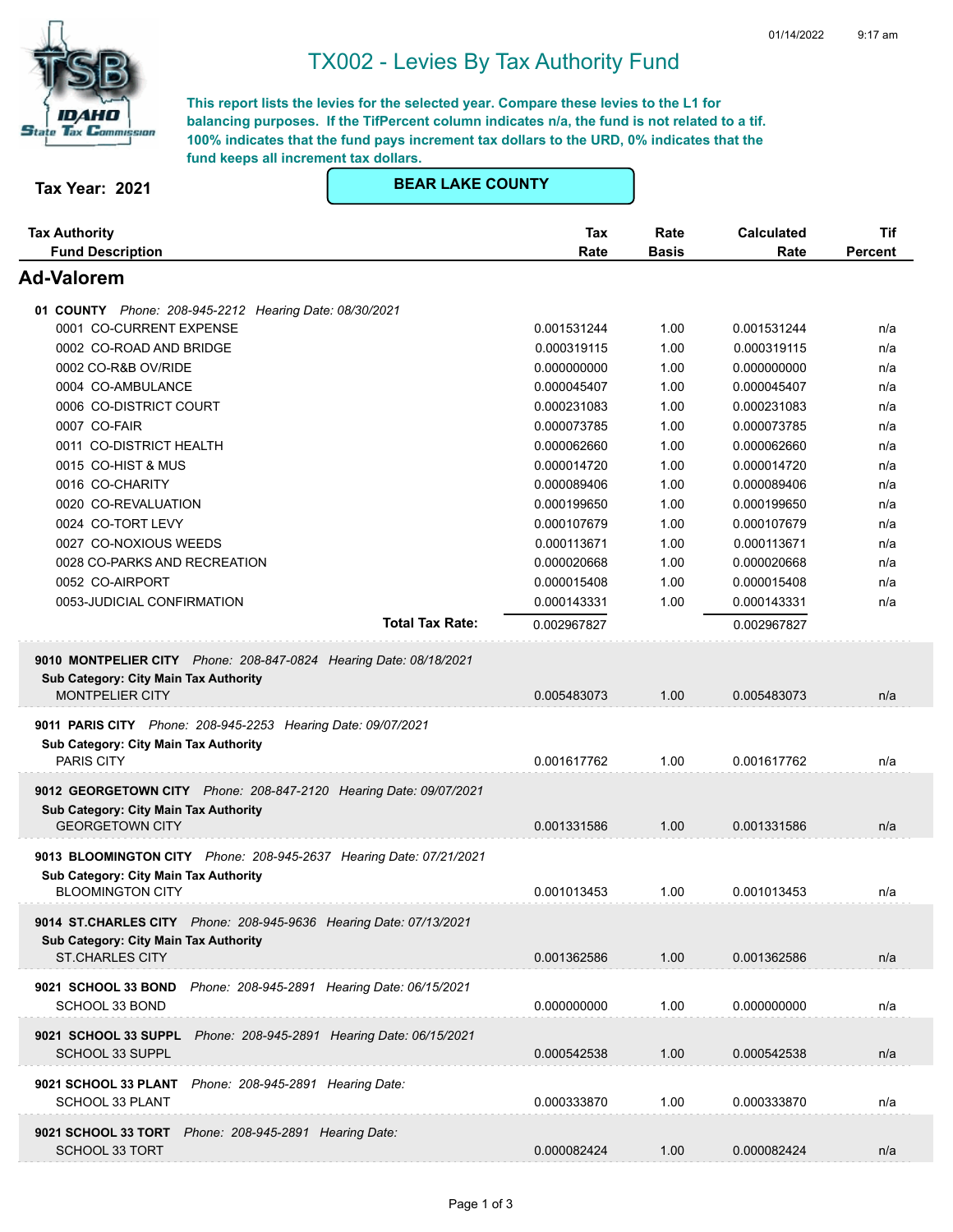| <b>Tax Authority</b><br><b>Fund Description</b>                                                             | Tax<br>Rate | Rate<br><b>Basis</b> | <b>Calculated</b><br>Rate | Tif<br>Percent |
|-------------------------------------------------------------------------------------------------------------|-------------|----------------------|---------------------------|----------------|
| 9022 SCHOOL 150 BOND<br>Phone: 208-547-3371 Hearing Date: 06/09/2021<br>SCHOOL 150 BOND                     | 0.000883221 | 1.00                 | 0.000883221               | n/a            |
| 9022 SCHOOL 150 PLANT Phone: 208-547-3371 Hearing Date: 06/09/2021<br>SCHOOL 150 PLANT                      | 0.000617238 | 1.00                 | 0.000617238               | n/a            |
| 9022 SCHOOL 150 SUPPL Phone: 208-547-3371 Hearing Date: 06/09/2021<br>SCHOOL 150 SUPPL                      | 0.000865125 | 1.00                 | 0.000865125               | n/a            |
| 9022 SCHOOL 150 EMERGENCY Phone: 208-547-3371 Hearing Date:<br>SCHOOL 150 EMERGENCY                         | 0.000440778 | 1.00                 | 0.000440778               | n/a            |
| 9022 SCHOOL 150 JUDGEMENT Phone: 208-547-3371 Hearing Date:<br>SCHOOL 150 JUDGEMENT                         | 0.000000000 | 1.00                 | 0.000000000               | n/a            |
| 9022 SCHOOL 150 TORT Phone: 208-547-3371 Hearing Date:<br><b>SCHOOL 150 TORT</b>                            | 0.000003434 | 1.00                 | 0.000003434               | n/a            |
| 9050 LANARK CEM. Phone: 515-460-4240 Hearing Date: No hearing required<br>LANARK CEM.                       | 0.000392579 | 1.00                 | 0.000392579               | n/a            |
| 9051 BENNINGTON CEM. Phone: 208-847-0036 Hearing Date: 08/24/2021<br><b>BENNINGTON CEM.</b>                 | 0.000160651 | 1.00                 | 0.000160651               | n/a            |
| 9052 BERN CEMETERY Phone: 208-220-8620 Hearing Date: 06/16/2021<br><b>BERN CEMETERY</b>                     | 0.000232800 | 1.00                 | 0.000232800               | n/a            |
| 9053 BLOOMINGTON CEM. Phone: 208-479-5348 Hearing Date: 08/25/2021<br><b>BLOOMINGTON CEM.</b>               | 0.000164042 | 1.00                 | 0.000164042               | n/a            |
| 9054 DINGLE CEM. Phone: 208-221-1859 Hearing Date: 08/16/2021<br>DINGLE CEM.                                | 0.000163712 | 1.00                 | 0.000163712               | n/a            |
| 9055 FISH HAVEN CEM. Phone: 208-945-2680 Hearing Date: 07/22/2021<br>FISH HAVEN CEM.                        | 0.000026801 | 1.00                 | 0.000026801               | n/a            |
| 9056 GENEVA CEM. Phone: 208-847-2695 Hearing Date: 08/19/2021<br><b>GENEVA CEM.</b>                         | 0.000399993 | 1.00                 | 0.000399993               | n/a            |
| 9057 LIBERTY CEM. Phone: 208-945-2586 Hearing Date: 08/09/2021<br>LIBERTY CEM.                              | 0.000199661 | 1.00                 | 0.000199661               | n/a            |
| 9058 OVID CEM. Phone: 208-847-0548 Hearing Date: 08/05/2021<br>OVID CEM.                                    | 0.000382262 | 1.00                 | 0.000382262               | n/a            |
| 9059 ST.CHARLES CEM. Phone: 208-847-5230 Hearing Date: 08/17/2021<br>ST.CHARLES CEM.                        | 0.000126578 | 1.00                 | 0.000126578               | n/a            |
| 9060 WARDBORO CEM. Phone: 208-847-1524 Hearing Date: No hearing required<br>WARDBORO CEM.                   | 0.000154544 | 1.00                 | 0.000154544               | n/a            |
| 9061 BAILEY CK FIRE    Phone: 208-547-2215    Hearing Date: 07/27/2021<br><b>BAILEY CK FIRE</b>             | 0.000238762 | 1.00                 | 0.000238762               | n/a            |
| 9062 B.L. CO FIRE Phone: 208-317-6292 Hearing Date: 08/16/2021<br><b>B.L. CO FIRE</b>                       | 0.000327985 | 1.00                 | 0.000327985               | n/a            |
| 9071 FISH HAVEN SWR    Phone: 208-945-1065    Hearing Date: 08/05/2021<br><b>FISH HAVEN SWR</b>             | 0.000092563 | 1.00                 | 0.000092563               | n/a            |
| 9074 MOSQUITO ABATE. Phone: 208-540-0123 Hearing Date: 08/02/2021<br>MOSQUITO ABATE.                        | 0.000376669 | 1.00                 | 0.000376669               | n/a            |
| 9075 F H MOSQUITO ABATE DIST Phone: 208-945-1340 Hearing Date: 08/24/2021<br>FISH HAVEN MOSQUITO ABATE DIST | 0.000202418 | 1.00                 | 0.000202418               | n/a            |
| 9081 COUNTY LIBRARY Phone: 208-847-1664 Hearing Date: 08/18/2021<br><b>COUNTY LIBRARY</b>                   | 0.000279658 | 1.00                 | 0.000279658               | n/a            |

 $\overline{\phantom{0}}$